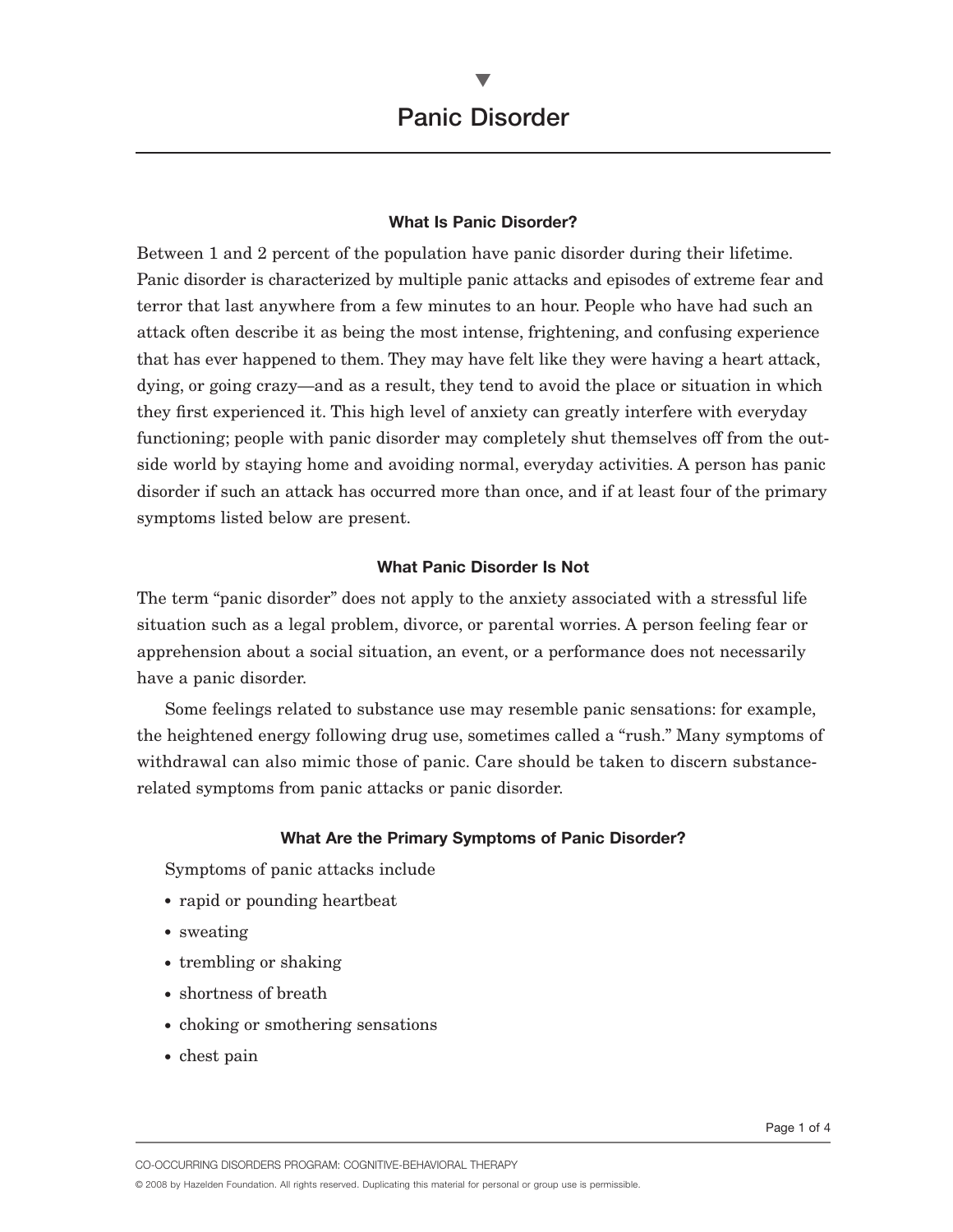- feeling unreal, disconnected, or detached from oneself
- feeling unsteady
- faintness
- fear of losing control, going crazy, or dying
- numbness or tingling sensations
- chills or hot flashes

### **What Is the Cause of Panic Disorder?**

Research shows that panic disorder is caused by a combination of genetic and environmental factors, and it is sometimes immediately preceded by a very stressful life event, such as the death of a loved one. But in most cases, people with panic disorder cannot connect its beginnings with any one event.

### **What Are the Usual Treatments for Panic Disorder?**

Two types of treatment are effective for managing this disorder: therapy and medication. The most effective therapy is cognitive-behavioral therapy (CBT). CBT focuses on education, self-monitoring, relaxation techniques, gradual exposure to feared situations, and developing new ways of thinking and coping with situations and experiences. Medications can also be used to treat panic disorder. The most effective medications are antidepressants. Benzodiazepines are sometimes prescribed, but they are less effective than antidepressants since they can cause "rebound anxiety" when the medication begins to wear off. Betablockers, often used to treat heart conditions, may also be used to minimize certain physical symptoms of anxiety, such as rapid heartbeat and shaking. Medications are sometimes combined with therapy.

# **How Does the Use of Alcohol and Other Drugs Affect Panic Disorder?**

Since the person with panic disorder often worries about intense fear and tries to avoid specific situations, ongoing distressed feelings are likely. The use of drugs and alcohol may seem like an attractive option for easing that distress. Although drugs and alcohol provide the person with a brief respite, the symptoms of the panic disorder usually return and, without treatment, they worsen. And not only is substance use an ineffective coping strategy, it can distract the user from learning more effective coping skills and even prevent the user from seeking treatment for the panic disorder at all. Furthermore,

CO-OCCURRING DISORDERS PROGRAM: COGNITIVE-BEHAVIORAL THERAPY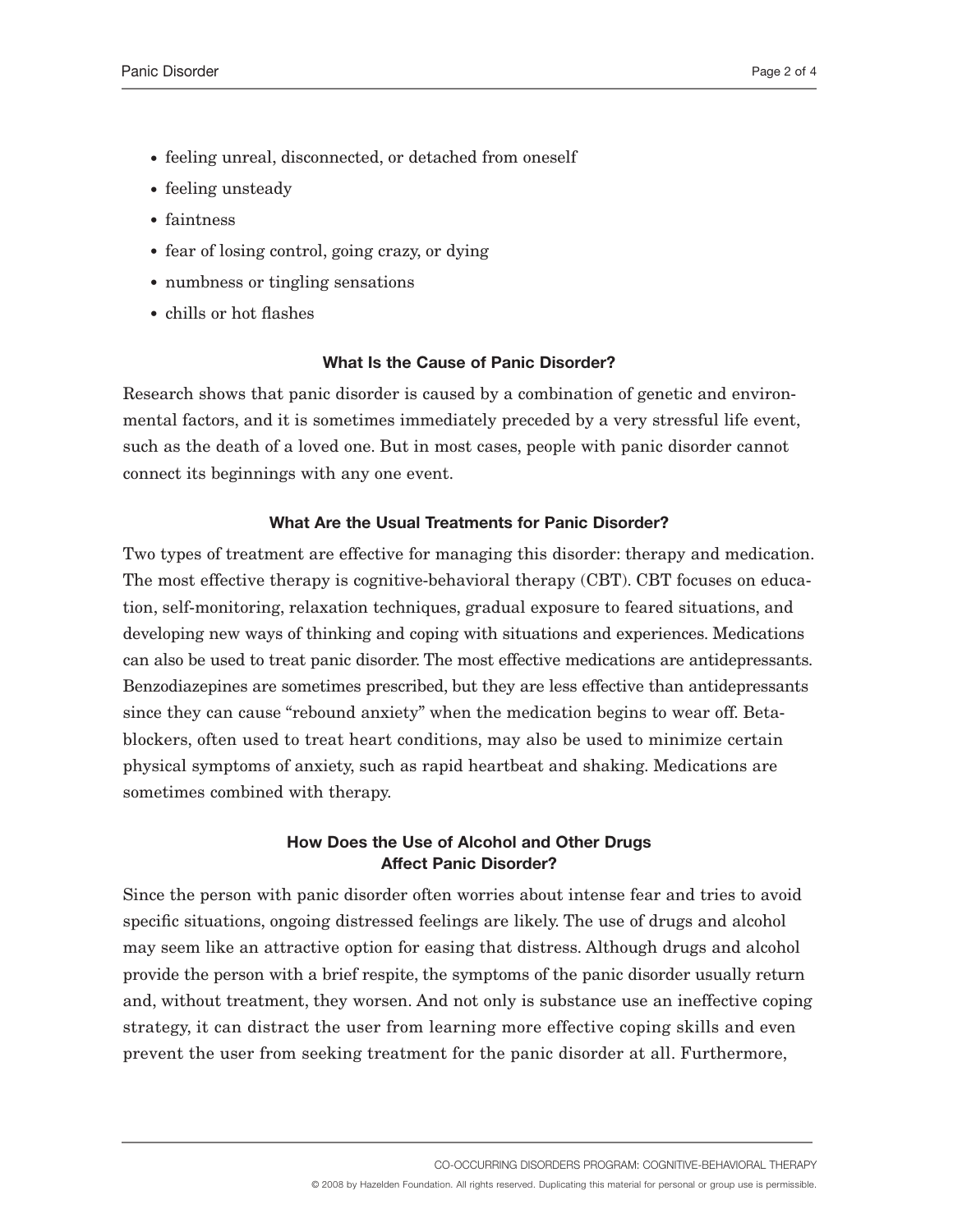people who do get treatment for their panic disorder tend to benefit less from both medication and therapy if they continue using substances.

An ongoing drug or alcohol use disorder will compound and complicate panic disorder and make any treatment for it less effective.

# **How Does Panic Disorder Affect Addiction Treatment and Recovery?**

For people who have been using drugs and alcohol to deal with panic disorder, it is possible that after they stop using, the symptoms may re-emerge or worsen—sometimes leading to a relapse and causing the person to question the benefits of abstinence, at least in the short term. Many people with substance use disorders did not have panic disorder symptoms until they started using drugs and alcohol. They may have suffered a panic attack while high or in withdrawal, but nonetheless have come to associate certain places or situations with intense anxiety (even though it was the effect of the substance). Even after the person stops using, he or she may continue to be afraid of having panic attacks in these situations. A person with panic disorder may feel embarrassed by the symptoms and not discuss them with an addiction treatment counselor. Meanwhile, the person may continue to experience overwhelming fear and avoid certain places and situations. Not talking about these issues will make it harder to benefit from the substance use treatment. Another complication arises if benzodiazepine medications have been seen as the only option for dealing with fear of having a panic attack and all the associated distress. Antidepressants are more effective in the long-term treatment of panic disorder, although they may take time to work and may not offer the same immediate relief as the benzodiazepines (or drugs and alcohol). A candid discussion of such a switch both its challenges and its benefits—is essential.

Untreated and persistent symptoms of panic disorder will increase the risk for relapse and make addiction treatment and recovery more difficult and complicated.

#### **Treatment for Co-occurring Panic and Substance Use Disorders**

An integrated treatment approach—one that addresses both disorders at the same time, sometimes using both therapy and medication—usually yields the best results. The substance use disorder must be adequately treated in a safe setting such as a residential or outpatient program, using appropriate addiction therapies and medications. The panic disorder must first be detected and diagnosed, and then treated with medication (preferably an antidepressant), CBT, or both. People with panic disorder can benefit from

CO-OCCURRING DISORDERS PROGRAM: COGNITIVE-BEHAVIORAL THERAPY

© 2008 by Hazelden Foundation. All rights reserved. Duplicating this material for personal or group use is permissible.